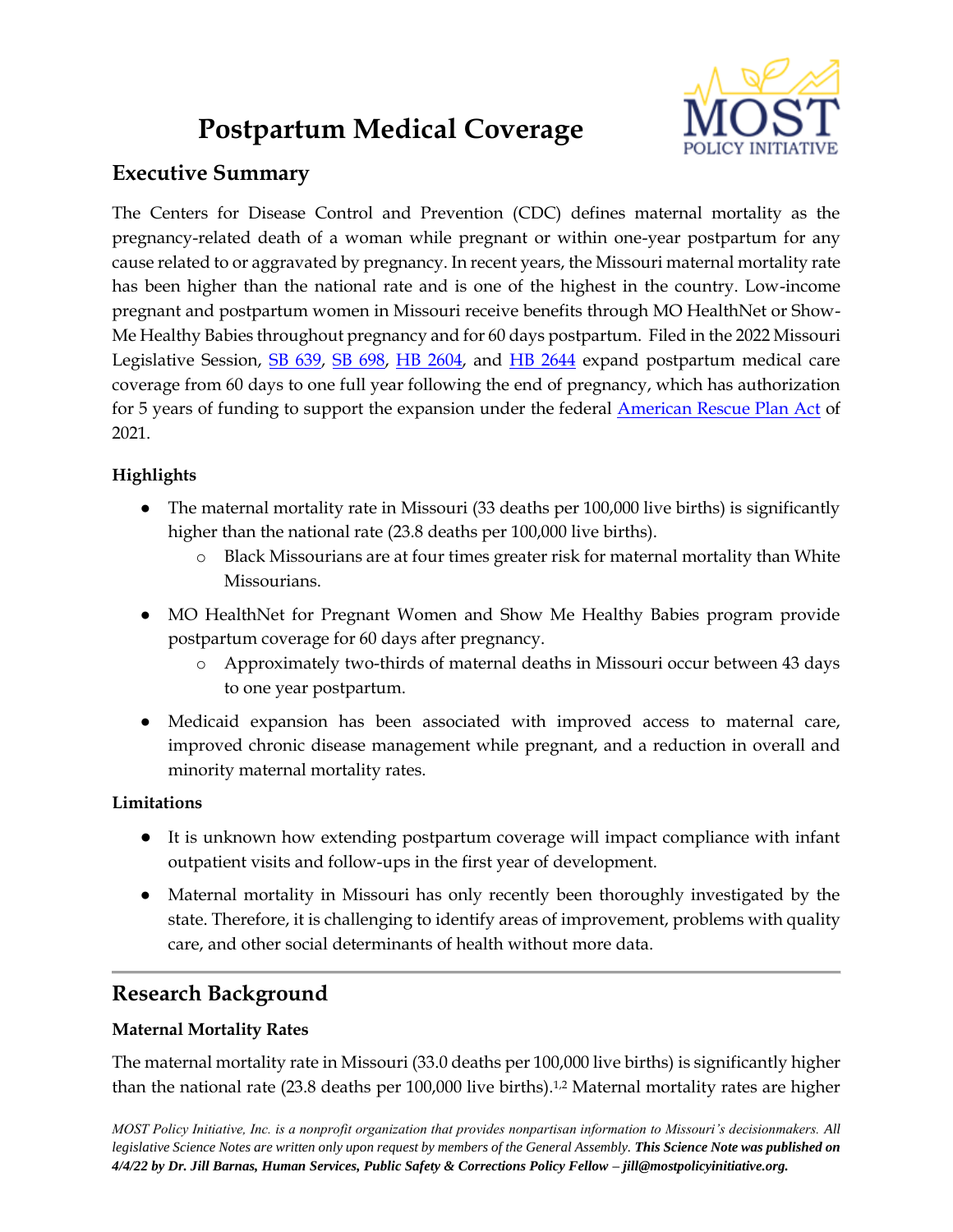in ethnic minorities in Missouri. Specifically, the maternal mortality rate of Black Missourians is 87.6 deaths per 100,00 live births compared to 21.9 deaths per 100,000 live births for White Missourians.<sup>1</sup>

For more information about maternal health and mortality, please see our Science Note: [Maternal](https://mostpolicyinitiative.org/science-note/maternal-mortality-and-health-disparities/)  [Mortality and Health Disparities](https://mostpolicyinitiative.org/science-note/maternal-mortality-and-health-disparities/)**.**

#### Risk Factors for Increased Maternal Mortality

According to the Missouri Pregnancy Associated Mortality Review (PAMR) Board 2018 report, 82% of pregnancy-related deaths were determined to be preventable.<sup>1</sup> There are a variety of physical and social factors that increase the risk for maternal mortality.

#### *Physical*

In 2018, the leading causes of death for women during pregnancy were amniotic fluid embolism and hemorrhage.<sup>1</sup> The leading causes of death for between 0 and 42 days postpartum were infections and embolism.<sup>1</sup> The leading causes of death between 43 days and one year postpartum were gastrointestinal conditions, cardiomyopathy, and other cardiovascular and coronary conditions.<sup>1</sup> In general, mental health conditions were the most common underlying cause of death in the first year postpartum.<sup>1</sup> The leading causes of injury-related deaths were overdoses/poisonings (54%) and motor vehicle crashes (28%).<sup>1</sup>

The presence of chronic health conditions such as diabetes and heart disease increases the risk of complications during pregnancy and the risk remains heightened postpartum.<sup>3</sup> In Missouri, chronic health conditions affecting women are more prevalent in ethnic minorities.1,4 Other risk factors for increased maternal mortality include maternal age, delivery method, and having five or more births.<sup>5</sup> Cesarean deliveries (C-sections) are associated with hemorrhage, thromboembolism, infection and subsequently, increased maternal mortality.<sup>5</sup> In Missouri, 29% of live births in 2020 were by C-section.<sup>6</sup>

#### *Social*

Social determinants of health are the environmental conditions in which people are born, live, and age which affect a multitude of health and quality-of-life outcomes. Minoritized women are more likely to live in underserved communities and experience discrimination. Specifically, inequities in food security and housing, reduced health literacy, lack of health insurance, and distrust of the health care system may decrease access to prenatal and postpartum care, increasing the risk of maternal mortality.<sup>7</sup> Additionally, delayed initiation of prenatal care is associated with increased maternal mortality rates. According to the Missouri PAMR Board 2018 report, 32% of first-time Missouri mothers did not begin prenatal care in the first trimester, and these rates were significantly higher in Black women (50%), highlighting disparities in accessibility and insurance.1Timely prenatal care affords medical professionals an opportunity for early diagnosis and possible intervention to mitigate risk factors that increase mortality.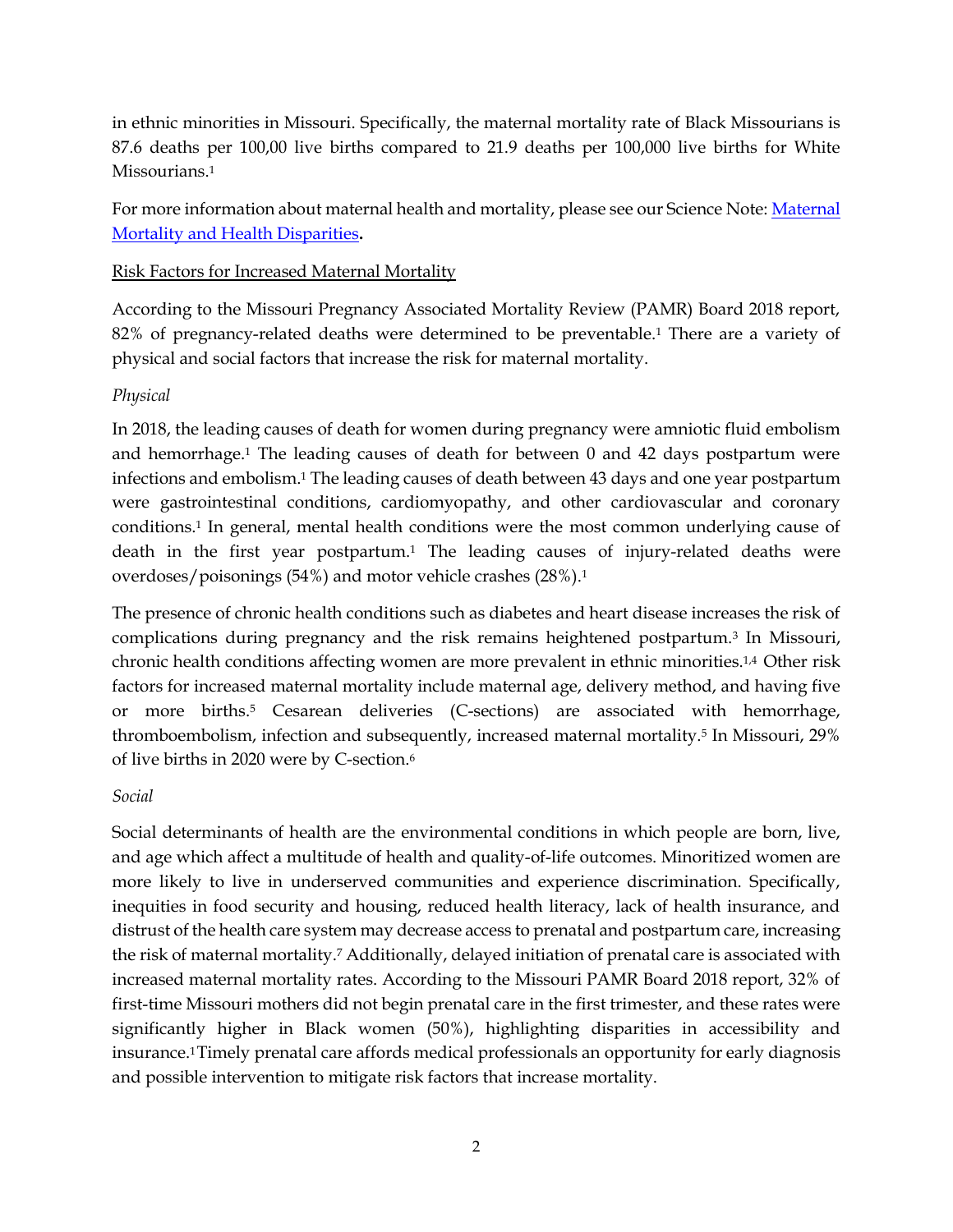#### **Pregnancy and Postpartum Medical Coverage**

#### Mo HealthNet for Pregnant Women (MPW)

[MO HealthNet for Pregnant Women](https://dssmanuals.mo.gov/family-mo-healthnet-magi/1850-000-00/) (MPW) provides medical coverage during pregnancy and 60-day postpartum benefits for pregnant women with a family income equal to or less than 201% of the federal poverty level (FPL) for their household size (\$32,019 for a family of two); when calculating family size, the unborn child is included in the total. The MPW program continues through the postpartum period even if there is an increase in household income. In February 2020, 20,970 women were enrolled in MPW.<sup>8</sup>

To be eligible for postpartum coverage, the woman must have applied for MO HealthNet while pregnant, meaning women are not eligible for the MPW if applying after pregnancy. Once coverage ends, uninsured women between ages 18 and 55 years old who are in need of family planning services may be eligible for Extended Women's Health Services (EWHS) which continues for a maximum of one year after MPW eligibility expires.

#### Show Me Healthy Babies (SMHB)

The [Show-Me Healthy Babies](https://dssmanuals.mo.gov/family-mo-healthnet-magi/1855-000-00/) (SMHB) program covers unborn children by expanding health coverage to mothers. To be eligible for SHMB, the mother may not be eligible for MO HealthNet. SMHB services pregnant women between 201% and 305% of the FPL (\$32,019 to \$48,587 for a family of two). Other eligibility requirements include: 1) the participant must be an unborn child; 2) Missouri resident; 3) uninsured and with no access to employer insurance or affordable private insurance which includes maternity benefits. In February 2020, 3,606 women were enrolled in the SMHB program.<sup>8</sup>

Mothers in the SMHB program receive coverage for labor and delivery, and 60-days postpartum coverage. For those who are not citizens of the United States, coverage ends the day after hospital discharge. Due to income eligibility for the SMBH program, participants are not eligible for automatic Extended Women's Health Services (EWHS). They would need to meet eligibility guidelines for MO HealthNet for Families, the Adult Expansion Group, or Uninsured Women's Healthcare Services to receive coverage after the completion of SMHB.

#### **Extending Postpartum Medicaid Coverage**

According to the Missouri PAMR Board, the rate of pregnancy-associated deaths for women on Medicaid was more than four times greater than the rate for those with private insurance.<sup>1</sup> Many women with Medicaid experience interruptions in their medical coverage which is associated with disparities in maternal mortality.<sup>9</sup> Should Missouri extend postpartum coverage to 12 months, approximately 4,500 pregnant women would become eligible for MPW or SMHB.<sup>8</sup>

While Medicaid provides 60 days of postpartum coverage, approximately two-thirds of maternal deaths occur between 43 days to one year postpartum.<sup>1</sup> The potential impact of extending postpartum Medicaid coverage has been investigated by comparing expansion and nonexpansion states. States that have Medicaid expansion have improved access to care, improved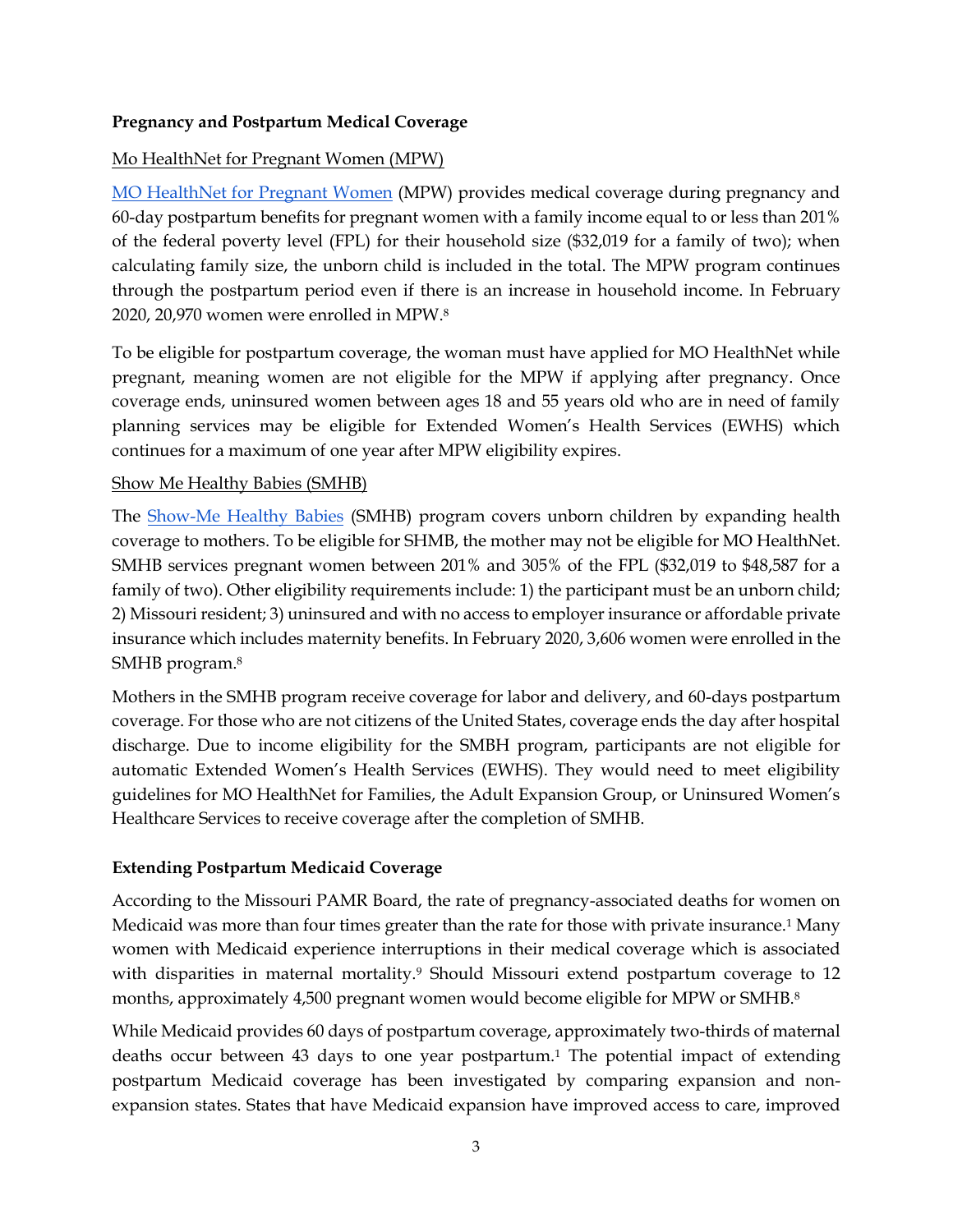chronic disease management of conditions frequently uncovered by pregnancy, better self-rated health, and increased folic acid intake (crucial for fetal development).<sup>9</sup> Another study indicated that Medicaid expansion was associated with a reduction in total maternal deaths, resulting in 7.01 fewer deaths per 100,000 live births in expansion states compared to non-expansion states.10,11

Gaps in maternal health insurance coverage within the first year of pregnancy are also reflected in infant health insurance gaps. Continuous engagement with the healthcare system may bolster continuity of infant healthcare coverage postpartum and may be an additive effect to postpartum coverage expansion.<sup>9</sup>

### **State Legislation**

Twenty-nine states (21 Medicaid expansion states and 8 non-expansion States) and Washington, D.C. have moved forward in some variation of extending postpartum coverage through enacted or proposed legislation, through approved 1115 Medicaid Waivers, or through parts of their state budgets for expanded coverage (**Figure 1**).12,13



**Figure 1. Extended Medicaid Postpartum coverage option.** Status of postpartum coverage decisions as of March 21, 2022. Figure is adopted from the National Conference of State Legislatures.12

After passage of the [American Rescue Plan Act](https://www.congress.gov/bill/117th-congress/house-bill/1319/text) (ARPA), states can extend Medicaid coverage up to one-year postpartum, and federal funding for the expansion is available for the next five years. Due to passage of ARPA, some states (e.g., Indiana and Pennsylvania) have withdrawn their 1115 Medicaid Waiver applications to move forward with the ARPA option.<sup>12</sup>

Section 1115 of the U.S. Social Security Act allows states to apply for waivers that authorize new approaches to Medicaid implementation that differ from federal rules. These waivers can differ drastically in scope, including eligibility and enrollment restrictions, benefits restrictions, copays, behavioral health requirements, delivery system reforms, and changes to long-term services. For more information about Medicaid, see our Science Note: [Work & Community Engagement](https://mostpolicyinitiative.org/science-note/work-and-community-engagement-requirements-for-mo-healthnet/)  [Requirements for MO HealthNet](https://mostpolicyinitiative.org/science-note/work-and-community-engagement-requirements-for-mo-healthnet/)